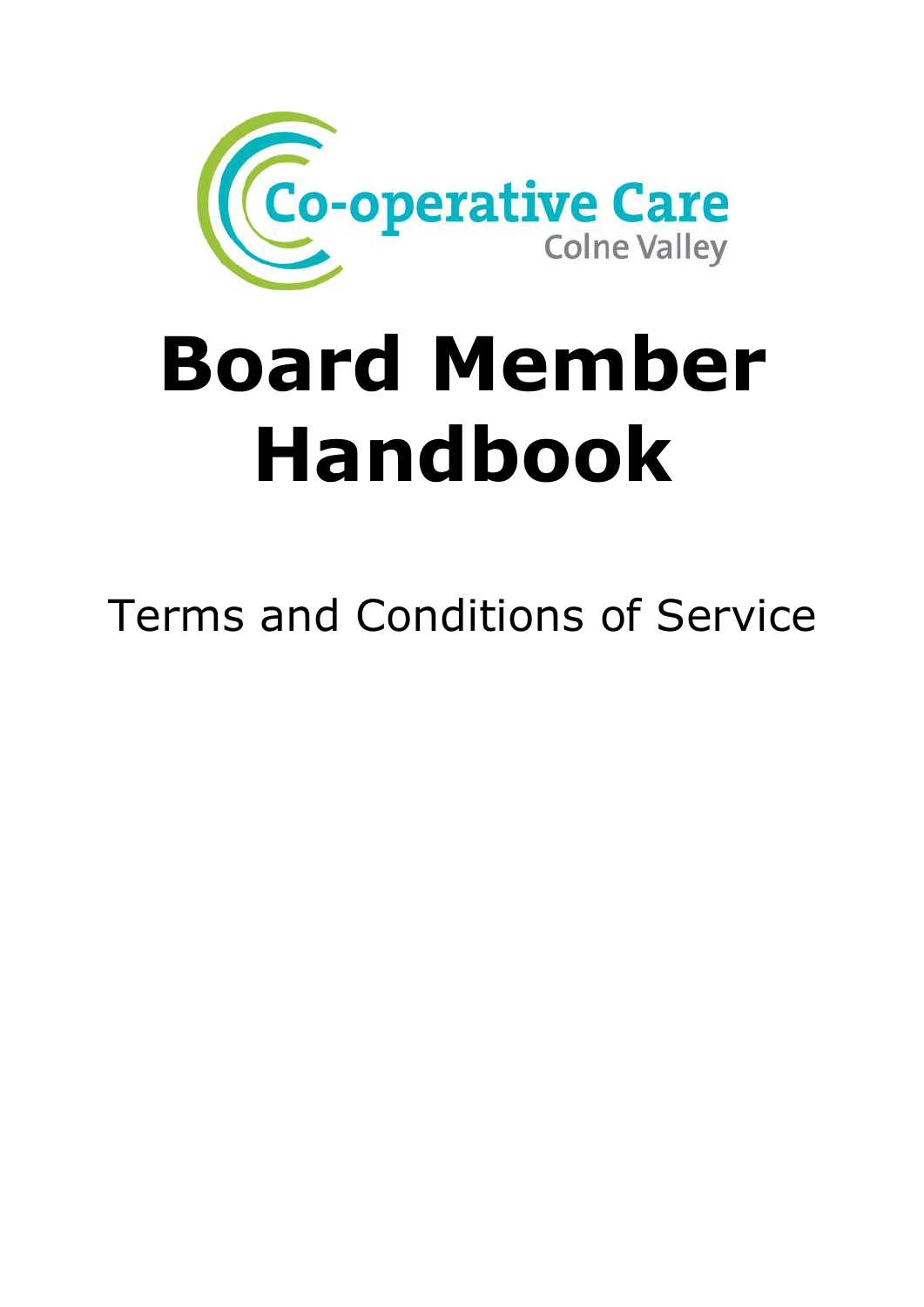

## Contents

| 1.1            | Introduction                                              |  |
|----------------|-----------------------------------------------------------|--|
| 1.2            | <b>CCCV Governance Structure</b>                          |  |
|                |                                                           |  |
| 2.1            | Code of Conduct                                           |  |
| 2.2            | Protocols for Board and Working Group meetings            |  |
| 2.3            | Appointment and Composition of the Board of Board Members |  |
|                |                                                           |  |
| 3.1            | Recruitment                                               |  |
| 3.2            | <b>Election Protocol and Procedures</b>                   |  |
| 3.3            | Removal Procedure                                         |  |
|                |                                                           |  |
| 4.1            | Conflict of Interest                                      |  |
| 4.2            | <b>Expenses</b>                                           |  |
| 4.3            | <b>Personal Interests and Beliefs</b>                     |  |
| 4.4            | Gifts and Hospitality                                     |  |
|                |                                                           |  |
| 5.1            | <b>Information Security</b>                               |  |
| 5.2            | <b>Equality and Diversity</b>                             |  |
|                |                                                           |  |
|                | <b>Appendices</b>                                         |  |
| 1              | Application form                                          |  |
| $\overline{2}$ | Declaration of Financial Suitability                      |  |
| 3              | Rules of the Society                                      |  |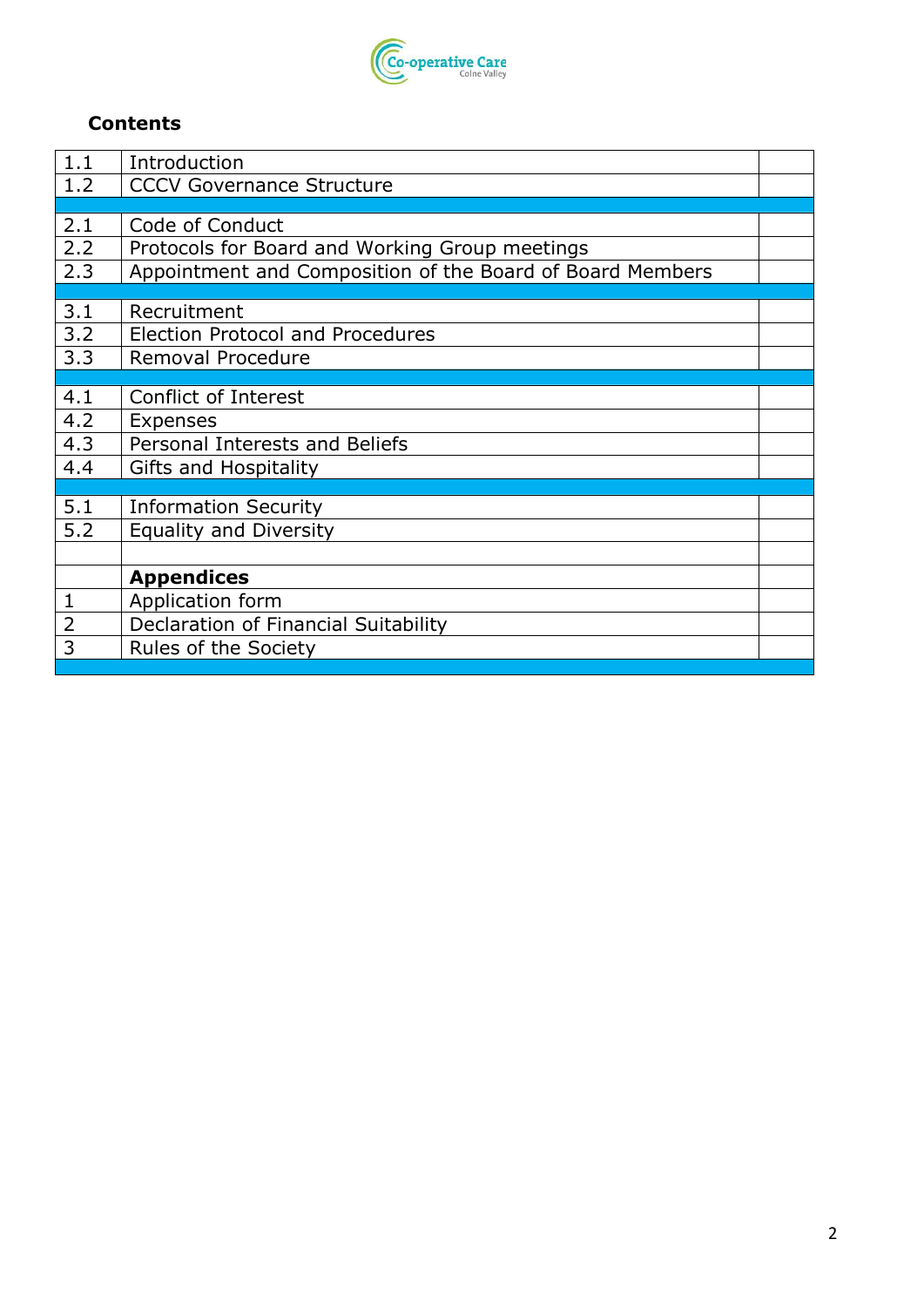

# 1.1 Introduction

This Handbook has been written to act as a guide for existing and new Board Members. The intention is to set out the values and principles to be embedded in the organisation from the outset. The Appendices will act as a reference to supporting policies and resources dealing with specific issues and/or queries.

CCCV is a multi-stakeholder, co-operative organisation registered as a Community Benefit Society with the Financial Conduct Authority. This means that we have a distinct legal structure and that we have ownership and governance arrangements that reflect our status as a co-operative.

We are underpinned as an organisation by the internationally recognised statement of co-operative identity, which sets out a clear set of values and principles that we adhere to, and which shape our whole approach to the operation of the organisation.

You can read the statement here: https://www.ica.coop/en/cooperatives/cooperative-identity

The Board of Board Members comprises of members of CCCV elected by the membership to provide:

- Governance ensuring that our financial and legal responsibilities are met and our co-operative principles are adhered to;
- Oversight to act on behalf of the membership in maintaining standards of service and development;
- Support to provide support and resources to staff and volunteers as required.

The Rules of the Society (Appendix 3) sets out both the legal requirements for the Board and also set the parameters within which the Board and organisation can operate to uphold and develop the co-operative principles.

All members of the co-operative have equal status and equal voting rights. Members who are willing and elected to serve on the Board acquire legal duties and responsibilities and as such remain equal and accountable to the membership as a whole.

This Handbook is intended to be an active and responsive guide and as such will be reviewed by the Board on a regular basis.

## Our Vision, Mission and Objectives

CCCV is an ethical co-operative business operating on a not-for-private-profit basis. Any financial surplus will be used to improve our services by investing in our staff and volunteers who support the people we care for. We believe that people who need care in the Colne Valley and beyond deserve the best quality care providing support that enables them to lead fulfilling and independent lives.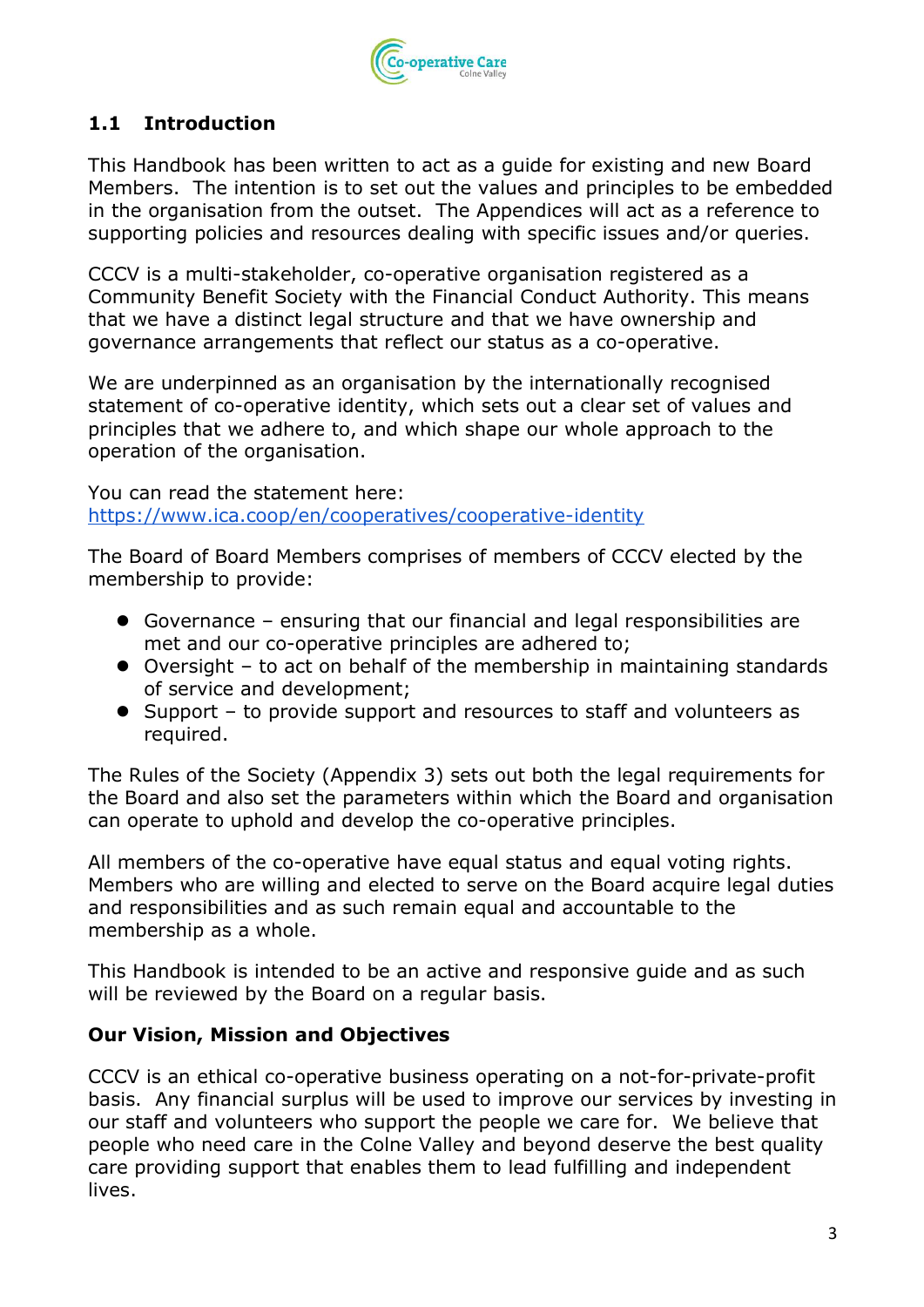

Our objective is to create and maintain a modern, flexible and emotionally intelligent organisation able to work with our diverse communities to sustain the service they need and the outcomes and opportunities they want.

Offering a service which:

- Treats the people we care for as valued individuals and strives to provide them with the best quality care possible;
- Involves the people we care for and their families in making decisions about their care;
- Provides a consistent level of service to meet community needs and strives to maximise the impact of our services by collaborating with others;
- Safeguards vulnerable people, but wherever possible, seeks to not just provide a safety net, but also a route to help people control their own lives and to stay safe and well;
- As a co-operative, ensures that all members have a real stake and say in how the service is run;
- Ensures our staff are valued for the skills they bring to the service, well motivated, properly and continually trained and treated fairly and well;
- Connects ideas, people and resources across boundaries of all kinds, supporting our community to harness and build on their strengths;
- Focuses on creating trust and synergy between institutions, businesses and people in Colne Valley.

## Our Values

We will work together with a common sense of purpose. We will be:

- Fair<sup>1</sup> to all our members
- Flexible in doing what we can, as well as we can
- Ambitious about the difference we are going to make with our community
- Focused on delivering high quality services

1 by 'Fair' we mean:

- treating people with respect: giving them as much time and space as is practically possible in all communications, discussions, and activities together
- not showing favouritism: avoiding giving some people apparent preferential treatment due to their role or standing in the co-op
- seeking to avoid bringing any bias, prejudice, or pre-convenient notions about individuals into conversations involving them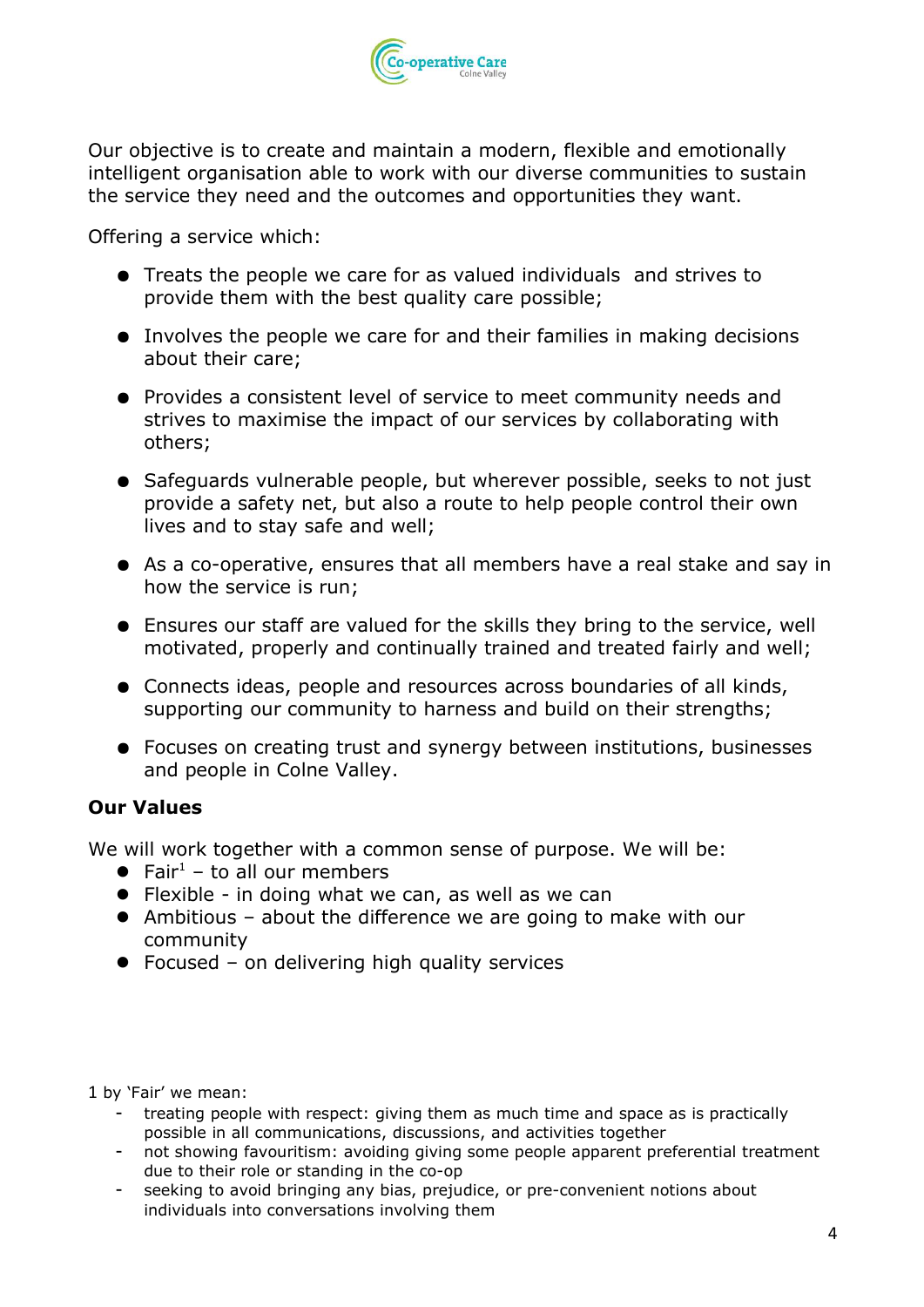

# 1.2 Organisational Structure

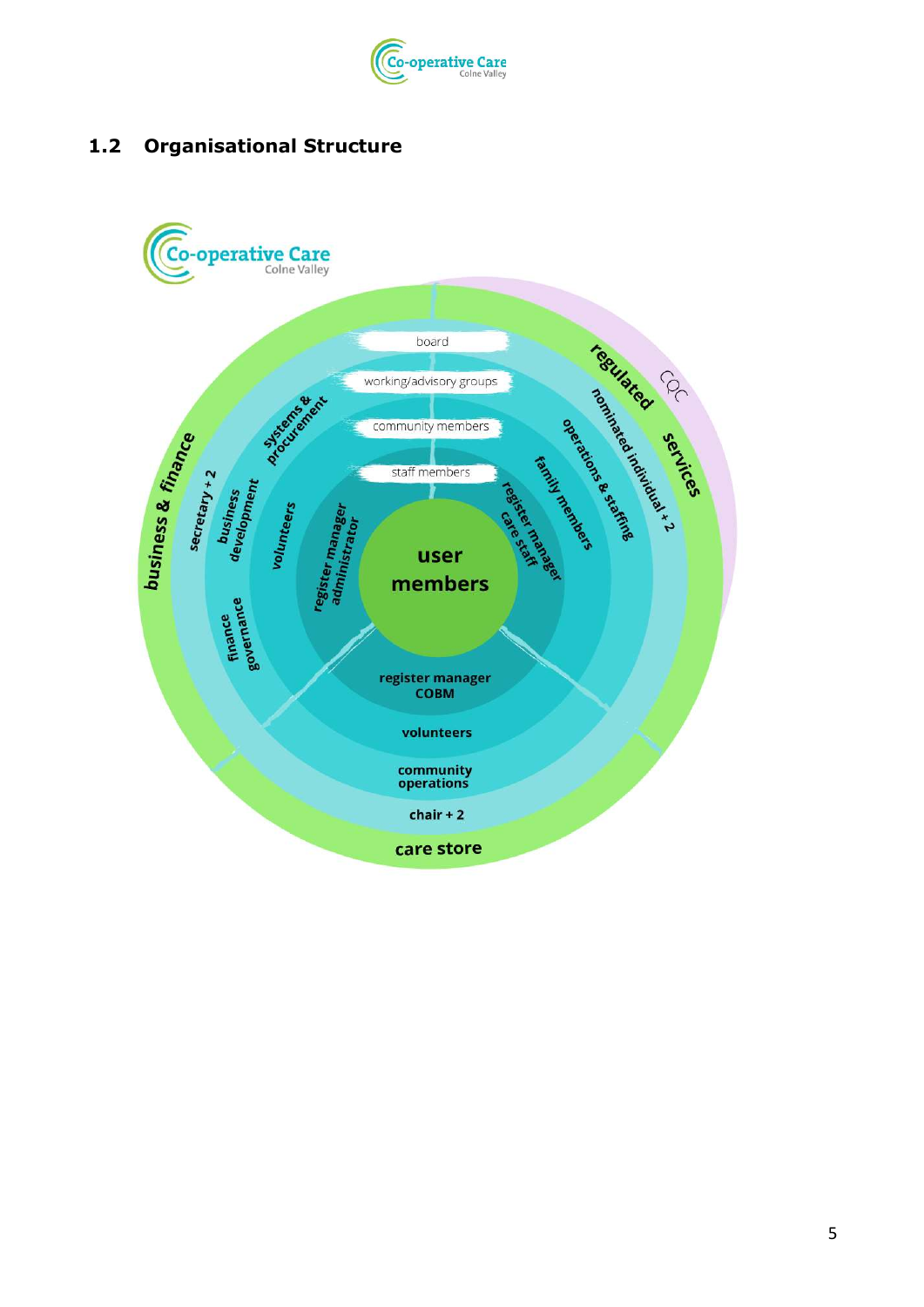

# 2.1 Code of Conduct

This Code of Conduct sets out the importance of all members and specified post holders adhering to the principles set out below.

In terms of Regulated Care Services and Care Quality Commission (CQC) registration a minimum rating of "Good" is the benchmark.

Registration is based upon an inspection regime and the importance of the inspection ratings to our reputation and in setting the standard for our service quality cannot be overstated.

The CQC inspection rating for services are referred to and set out as 5 'Domains' and require that the services are:

- Safe
- Effective
- Caring
- Responsive
- Well-led

The domain of 'Well-led' has particular relevance and is the responsibility of the Board Members and Management Team. Unless the organisation is 'Well-led' the domains of 'Safe', 'Effective', 'Caring' and 'Responsive' are unlikely to meet the benchmark.

More information about the domains can be found on CQC website: https://www.cqc.org.uk/what-we-do/how-we-do-our-job/five-key-questionswe-ask

Further, all Board Members have specific duties under Regulation 5 of the CQC regulatory framework.

(https://www.cqc.org.uk/guidance-providers/regulations-enforcement/ regulation-5-fit-proper-persons-Board Members)

#### All Board Members and specified post holders shall practice these ways of working<sup>2</sup>:

To fulfil their responsibilities

- Be diligent in exercising and discharging their duties to CCCV and must acquire a broad knowledge of the business activity including the regulatory framework of the CQC;
- Exercise diligence and monitoring of the financial affairs of CCCV;
- Endeavour to attend all Board meetings and where relevant to their role

2 We would like to give credit to two pieces of work which have substantially formed the code of conduct: Women's Health West and their Feminist Organisation Toolkit (https://whwest.org.au/resource/tool-kit/) and NEON (New Economy Organisers Network)for their summary of standards of behaviour for members (https://neweconomyorganisers.org/standards-for-member-behaviour/).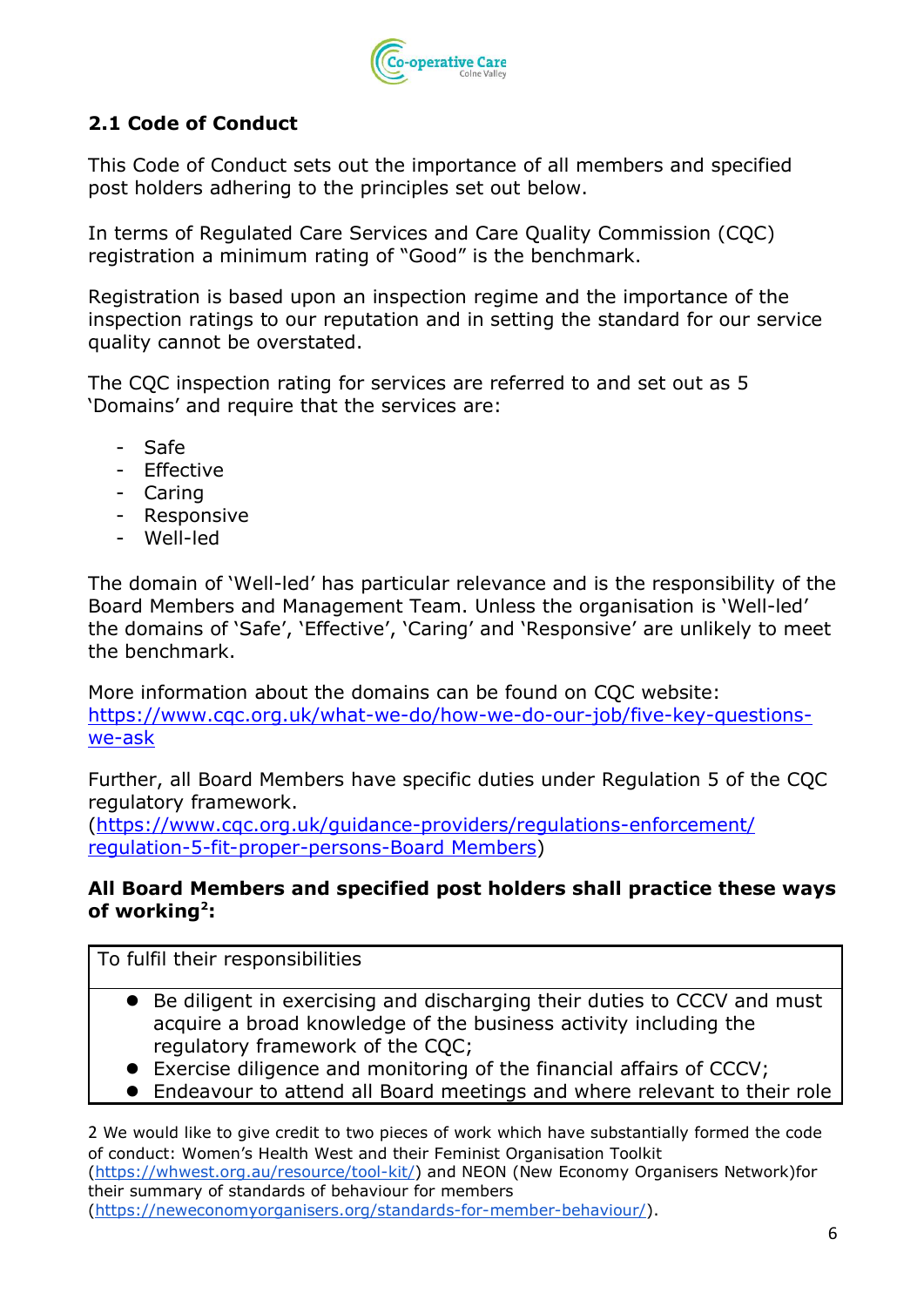

Management Team meetings;

- Familiarise themselves with the Policies and Procedures of CCCV as amended and updated from time to time;
- Ensure that the Board and Management Team facilitates access to regular audits, internal and external that is open and unimpeded;
- Comply with relevant legislation, regulations codes of practice which includes those relating to the Health and Social Care Act 2008 (Regulated activities) Regulations 2014 and the Care Quality Commission (Registration) Regulations 2009;
- Not disclose any confidential information;
- Pay due regard to their common and civil law obligations;
- Not put themselves in a position where their private activities discredit CCCV or bring CCCV into disrepute;
- Receive regular written and verbal reports from staff on all aspects of the CCCV's work, and to provide clarity and effective support to the staff team as required

To be good co-operators

- Contribute to the Board, establishing and maintaining its vision, mission, objectives and values and adhering to the underlying principles of the co-operative;
- Take the time to build relationships with other organisation members;
- Be inclusive and respectful to everyone regardless of different ages, ethnicities, religions, abilities and sexual orientations; Avoid the use of language, images or other media – whether written, printed or electronic – that could cause offence to an individual or others nearby;
- Make strategic decisions, delegating appropriately, be collaborative, cooperative and facilitate open and effective communication;
- Be prepared, when necessary, to challenge or express disagreement with colleagues. Be open to having behaviour and practice questioned or challenged in the spirit of supporting innovative practice; including the Chairperson, Board Members and the Nominated Individual;
- Encourage one another to challenge views or behaviours that collude in unfair, disrespectful and oppressive practices;
- Support all members to identify and take up learning and personal development opportunities;
- Be ready and willing, as far as they are able, to offer support for others, especially when they are experiencing difficulty.

To show good leadership

- Exercise leadership in respect of their individual and collective responsibility that contributes to the smooth running of the Board and Management Team;
- At all times to act with integrity and in the best interests of CCCV and its membership to ensure professional conduct is ethical and holds up to public scrutiny and private reflection;
- At all times to demonstrate respect, honesty, openness and truth in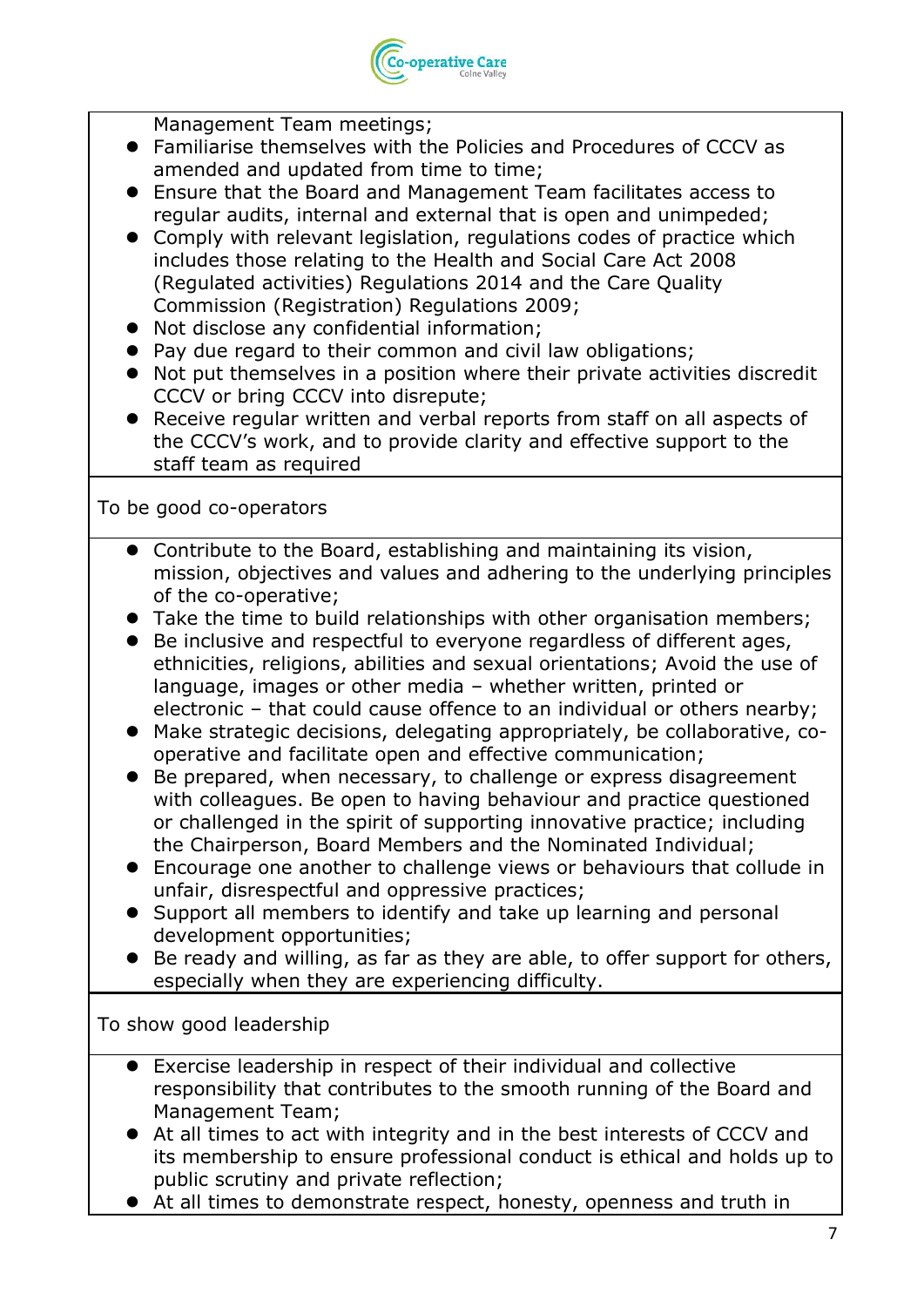

dealings and communications;

- Create and facilitate a space where complex workplace questions can be discussed in a safe, respectful and open manner;
- Ensure potential problems are out in the open before difficulties arise, to prevent conflict and the misuse of power;
- Recognise and respect differences of opinion and operate in ways that preserve the dignity of others;
- Be conscious of the way in which we use our power regardless of our roles in CCCV and facilitate decision-making processes that are transparent and inclusive and work to share power among members of the organisation.

#### 2.1.1 Problem solving & grievance when Code of Conduct is not followed

CCCV places responsibility upon all Board Members to develop constructive working relationships underpinned by the co-op's values so that:

- the individual needs and expectations of directors to be treated fairly and with respect are recognised:
- any individual Board Member's problems are dealt with promptly, fairly and frankly;
- confidentiality with regard to any grievance brought is respected as far as possible; and
- the collective authority of the board and its essential stewardship role are respected.

There may be occasions when a Board Member has a grievance about the way they have been treated. In such cases CCCV's aim is to encourage free communication between Board Members and the chair to ensure that questions and problems can be aired and, where possible, resolved quickly and to the satisfaction of all concerned. While many issues can and will be resolved informally, the formal grievance procedure is available to provide an open and fair way of addressing concerns with a view to resolving them as quickly and effectively as possible.

Where a Board Member has a grievance relating to their treatment they are encouraged to raise it first informally with the chair or, if the grievance concerns their treatment by the chair, with another Board Member designated for that purpose. If they remain dissatisfied following such initial informal discussions, the following procedure should be followed:

 The Board Member should set out the grievance in writing to the chair (or the designated alternate) (If the grievance relates to the chair, the director may raise the matter with such other individual designated to hear grievances in such circumstances.) The Board Member should set out clearly details of the nature and extent of the grievance.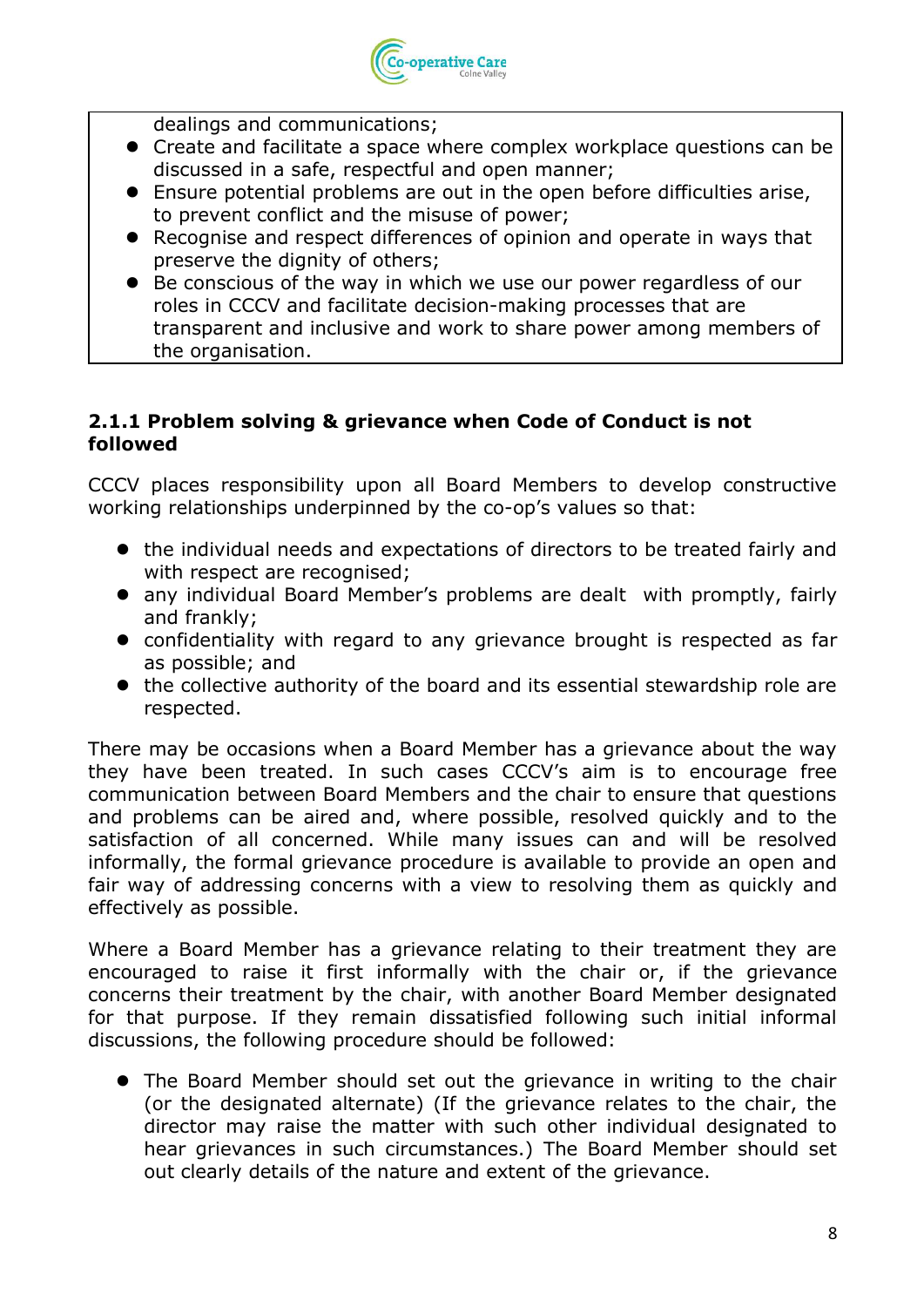

 The chair (or the designated alternate) will send the Board Member a written acknowledgement of receipt of the grievance and invite the Board Member to submit any further information required and to attend a formal meeting to discuss the grievance. This meeting will take place within ten working days of the date of that acknowledgement provided:

a) the Board Member has provided the chair (or the designated alternate) with all requested information relating to the grievance; and

b) the chair (or the designated alternate) has had a reasonable opportunity to consider that information and if necessary to take professional advice.

The Board Member can choose to be accompanied to the meeting by a fellow director. Should the Board Member wish to be accompanied, they should inform the chair accordingly in advance of the meeting concerned.

At the meeting, the Board Member will have the opportunity to explain their grievance and may call witnesses. The chair may require any other person that the grievance concerns to attend the meeting and give evidence. All parties will be given the opportunity to question any other parties present through the chair (or the designated alternate). If witnesses are called, they may only remain in the meeting while they give evidence and answer questions. The chair will consider the oral and written submissions made, asking clarification and questions of the aggrieved Board Member, any other party and witnesses as necessary. At the end of the meeting, the Board Member will be given the opportunity to sum up their grievance.

The meeting will be adjourned while the chair (or the designated alternate) considers the matter and reaches a decision. The chair will then either reconvene the meeting or give the chair's decision orally to the Board Member confirming it in writing within seven working days, or the chair will notify the decision in writing to the Board Member within seven working days of the meeting. The Board Member will then have the right of appeal.

# Appeal

If the Board Member is dissatisfied with the outcome of the meeting they may appeal in writing to the board within ten working days of receipt of written notification of the decision. The Board Member must state the full grounds of their appeal and provide all necessary supporting documentation. A further meeting will be held to consider the appeal, which will be heard by a panel of at least two Board Members, at least one of which should not have heard the initial grievance or who are the subject of the grievance. If such Board Members do not exist, an external, totally independent, well-respected adjudicator will hear the appeal. A decision will be given in writing to the Board Member within ten working days of the appeal being heard. That decision will be final.

## Supporting advice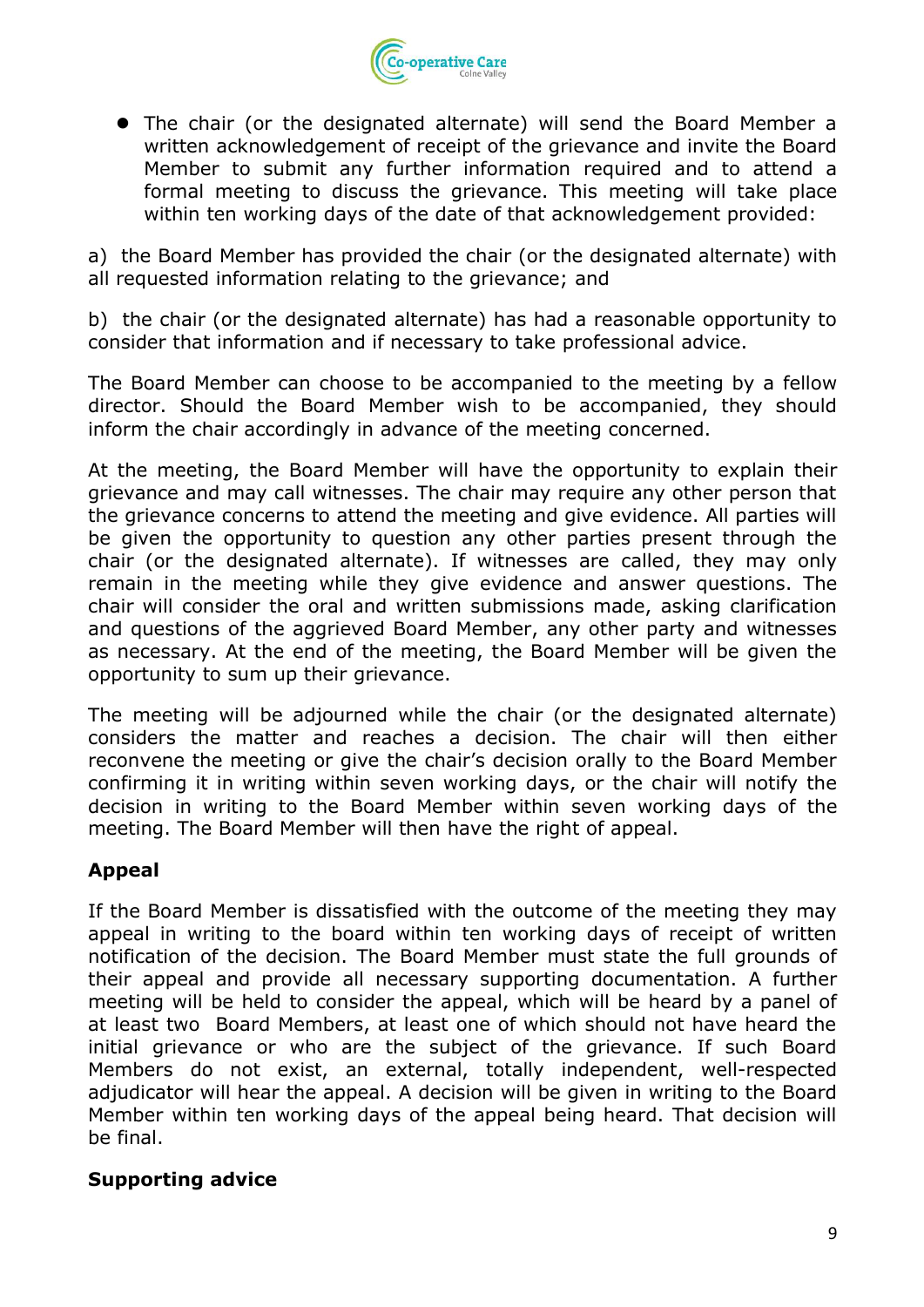

The board is responsible for ensuring that decisions are consistently applied in accordance with this grievance procedure.

The secretary is responsible for advising the chair and directors on the application of procedure and principles in relation to all grievance matters and for helping maintain this consistency. The secretary must be consulted at all stages under the formal procedure and is also there to advise during any informal process.

## 2.2 Protocols for Board and Working Group Meetings

Wherever possible specific steps in process should be followed: prior to a meeting; during a meeting, and; actioned as agreed at a meeting. This is intended to ensure that all meetings contribute to the overall benefit of CCCV and are held in an informed, transparent, effective, inclusive and positive manner.

Part of this commitment to transparency includes seeking to hold Board and working group meetings in ways that allow them to be observed by CCCV's members and/or staff and volunteers (either by selected or open invitation) where it may be practical, safe, and appropriate to do so. It also includes the Board and each working group considering whether it would be relevant to have standing invitations for specific individuals or representations of other organisations to join them.

Clear and concise communication in terms of Agendas, Minutes and working papers will facilitate the efficient and effective working of the Board and CCCV as a whole.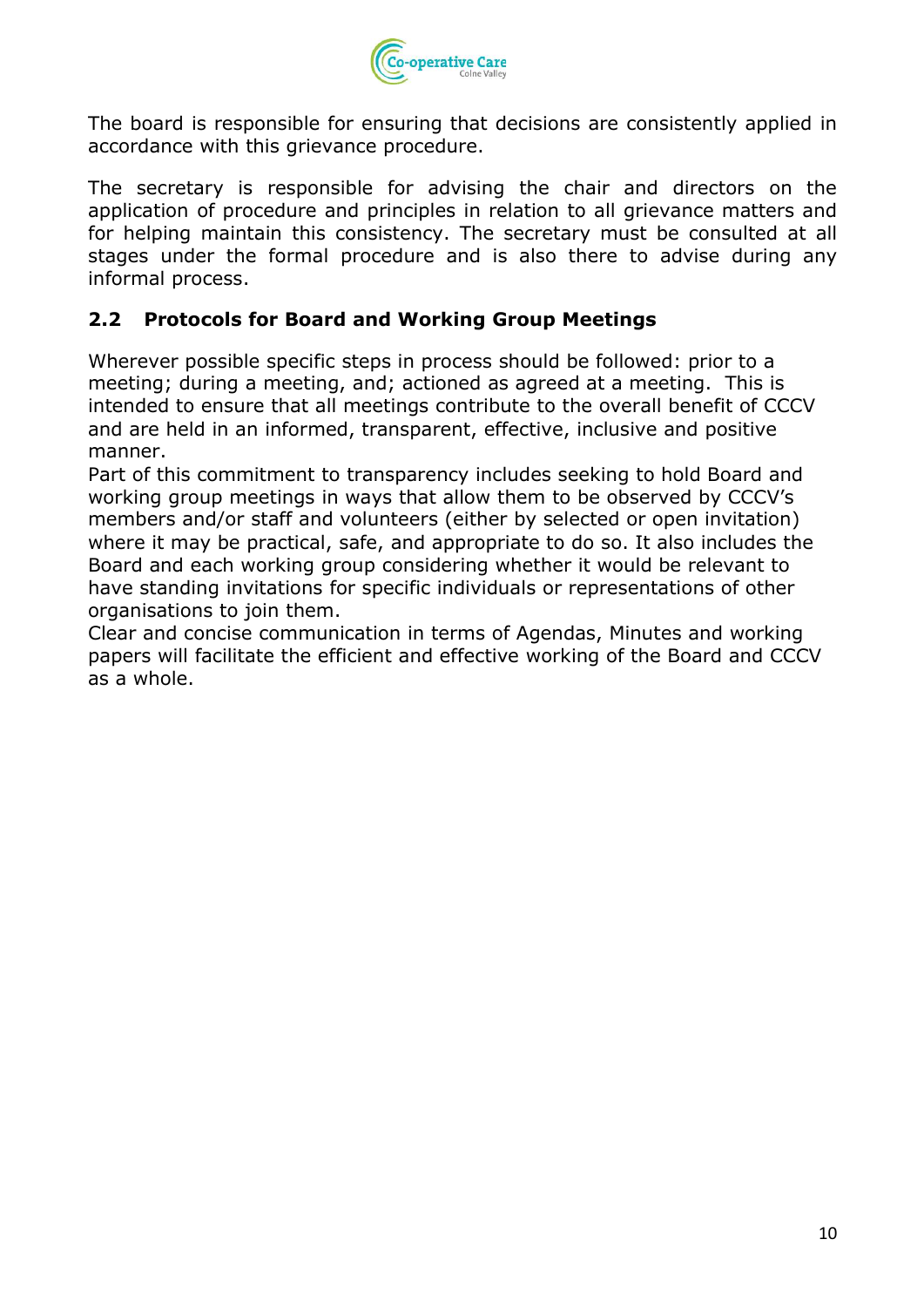



#### Principles to be agreed and followed

- All Board Members are expected to attend the Board Meetings as much as possible. CCCV will seek to stage meetings to enable this using relevant technologies and in the timing of when they are called including exploring if it would be relevant to offer additional assistance to individual Board members (such as the provision of equipment to enable them to participate in video conferencing, or having materials translated into other languages). However, there is also an expectation on individual Board members to make CCCV aware of any circumstances that may specifically hinder/assist in their being able to fully participate in the meetings.
- Apologies for the meeting given to the chair of the meeting/Chair of the Board/Secretary of the Board in good time.
- Reasonable notice/time is provided for larger/longer documents to be read/provided feedback for at the meeting. For the purposes of clarification, a 'larger/longer document' is deemed to be anything that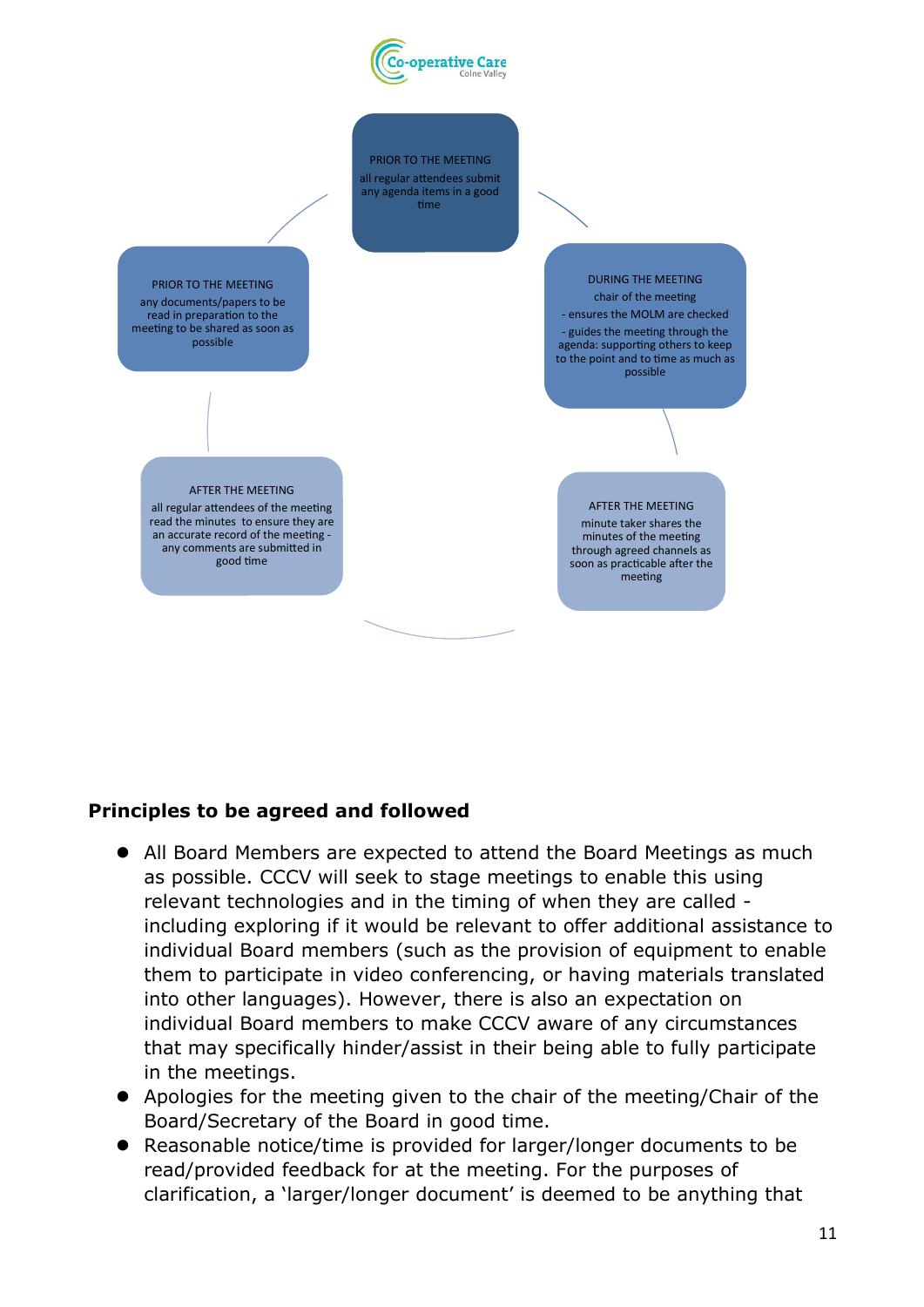

consists of more than 3 pages; and 'reasonable time' means at least 5 calendar days.

- Agenda items are to be submitted in the good time prior to the meeting.
- Flexibility around late agenda items; every effort should be made by meeting attendees to submit items on time.
- Main roles in the meeting conventions: agenda compiling (meeting reminder, call for agenda items, circulation), chairing, minute taking (during the meeting, circulation, any follow up).

## Board Meetings - Agenda and order

Prior to the meeting the Chair and Secretary discuss and agree together the Agenda and will circulate it in good time to Board Members inviting and prompting the submission of working papers/reports and additional items.

Welcome/Introductions - to ensure an open and inclusive way of holding the meeting. It is good practice that members have regard to each other's wellbeing and have an opportunity and freedom to raise any issues relating to the business and affairs of the Society. Board Members should endeavour to be prompt in attendance and concise in communication.

#### Attendance and apologies for absence

Agreement of Minutes of the Last Meeting – Minutes will be circulated to the Board in good time following the Meeting and there is an expectation that all Members will read these and raise any amendments, queries or concerns to the rest of the Board Membership so any minor corrections or omission are dealt with prior to the next meeting. At the Meeting the Chair will ask for agreement that the Minutes of the last Meeting are a 'true and accurate record'. This is aimed at ensuring that the minutes will act as a record and resource to the Board on decisions, policies, initiative etc that have been properly agreed.

Any matters arising from the previous minutes that are not otherwise on the Agenda (Matters Arising) – this is the opportunity for all members of the Board to raise and discuss any unresolved concerns from the previous minutes.

Standing items – each meeting will have a list of standing items. The Agenda will be arranged in such a way as to ensure that non Board members for example Staff Members or invited guests will present to the Board in the first part of the Meeting so as to release them in good time and not require them to wait whilst Board only items are being discussed. Standing items will be e.g. updates from specific projects/working groups and can be added to or removed as appropriate to the development and progress of CCCV

Any other business (AOB) – this is a space for any items which are relevant for the meeting attendees, wherever possible these items should be submitted in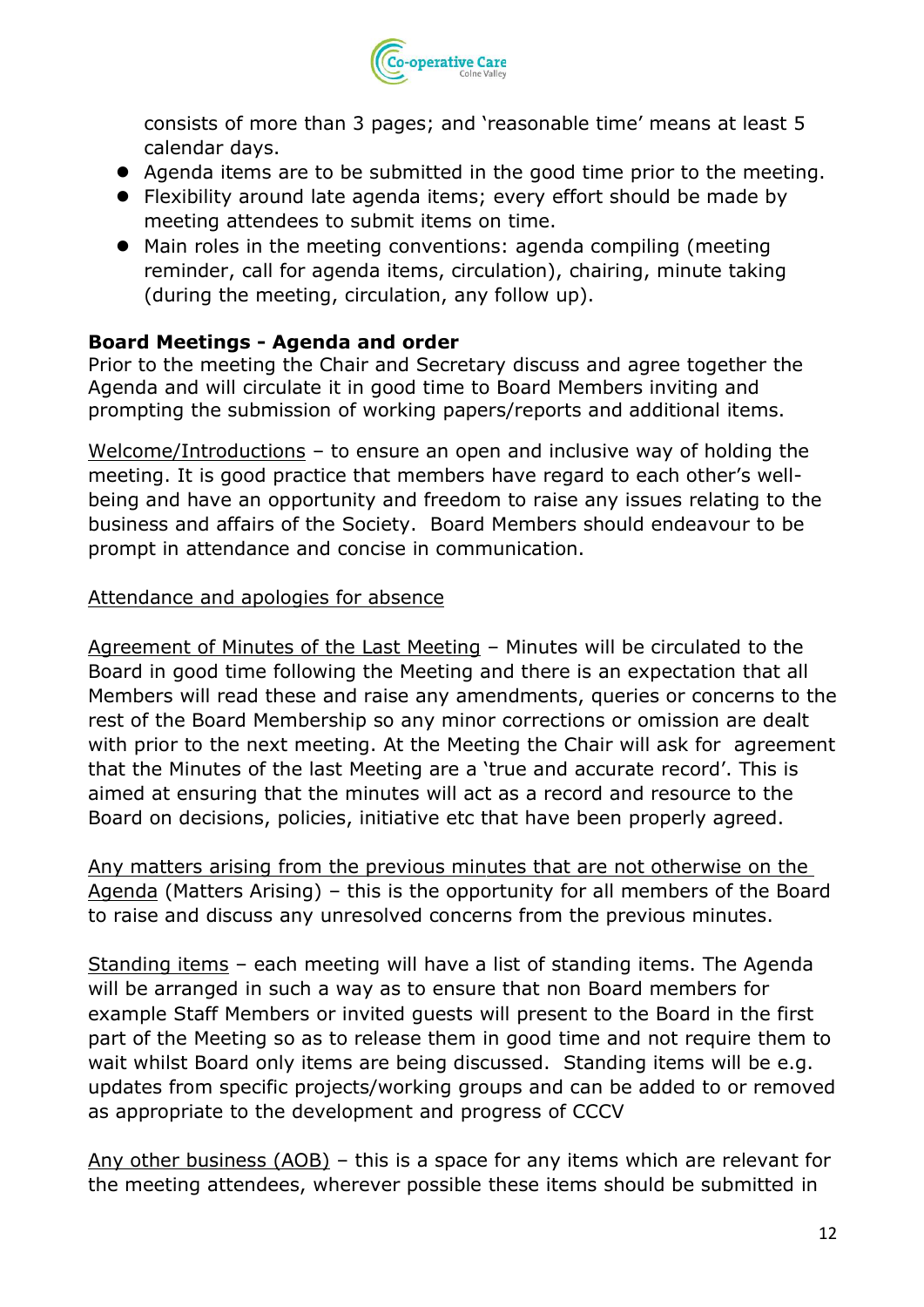

advance but it is recognised that urgent issues may arise and require attention without notice.

Date/time  $+$  roles of the next meeting  $-$  it is a good practice to ensure that date and time of the next meeting. Additionally, if rotation principle is applied to roles in the meeting (e.g. note taker or chairing) these should be decided and minuted at this point.

# 2.3 Appointment and Composition of the Board of Directors

It is anticipated that the Board will comprise 9 elected members with a broad range of skills, experience and expertise. Given the regulatory requirements and nature of the services operated by CCCV wherever possible one third of the Board should have knowledge and experience of the social care sector and/or lived experience connected to receiving/giving care.

CCCV is committed to facilitating and encouraging user and staff members involvement. We recognise that the application process might be less accessible to some community members. We will take proactive steps to remove barriers to participation which might arise for some candidates due to the complexity of formal requirements connected to board membership.

The Board may at any time fill a casual vacancy on the Board by co-option. Coopted individuals must be Members of the Society and will only hold office as a Board Member until the next annual general meeting.

Following the first AGM of the Society a 'one third' retirement cycle, as set out in the Rules, will operate. A serving officer who is not re-elected to the Board at the AGM shall nevertheless continue in office until the first Board meeting following the AGM.

The Board will elect a Chairperson, a Secretary and any such officers as they may from time to time decide who will take on additional responsibilities as agreed by the Board, required by CQC regulations and set out in the guide available from Co-operatives UK – https://uk.coop/guides.

In order to maintain CQC registration the Board must appoint a Nominated Individual to monitor and oversee the regulated services provided. Because of the nature of the responsibility undertaken by the Nominated Individual they will receive remuneration for their service in this respect, but not for any other duties or responsibilities carried out as a Board Member.

Given the nature and complexity of CCCV a number of Advisory/Working Groups will work with the Board to ensure that the organisation and staff team are fully supported. Board members with appropriate skills, knowledge and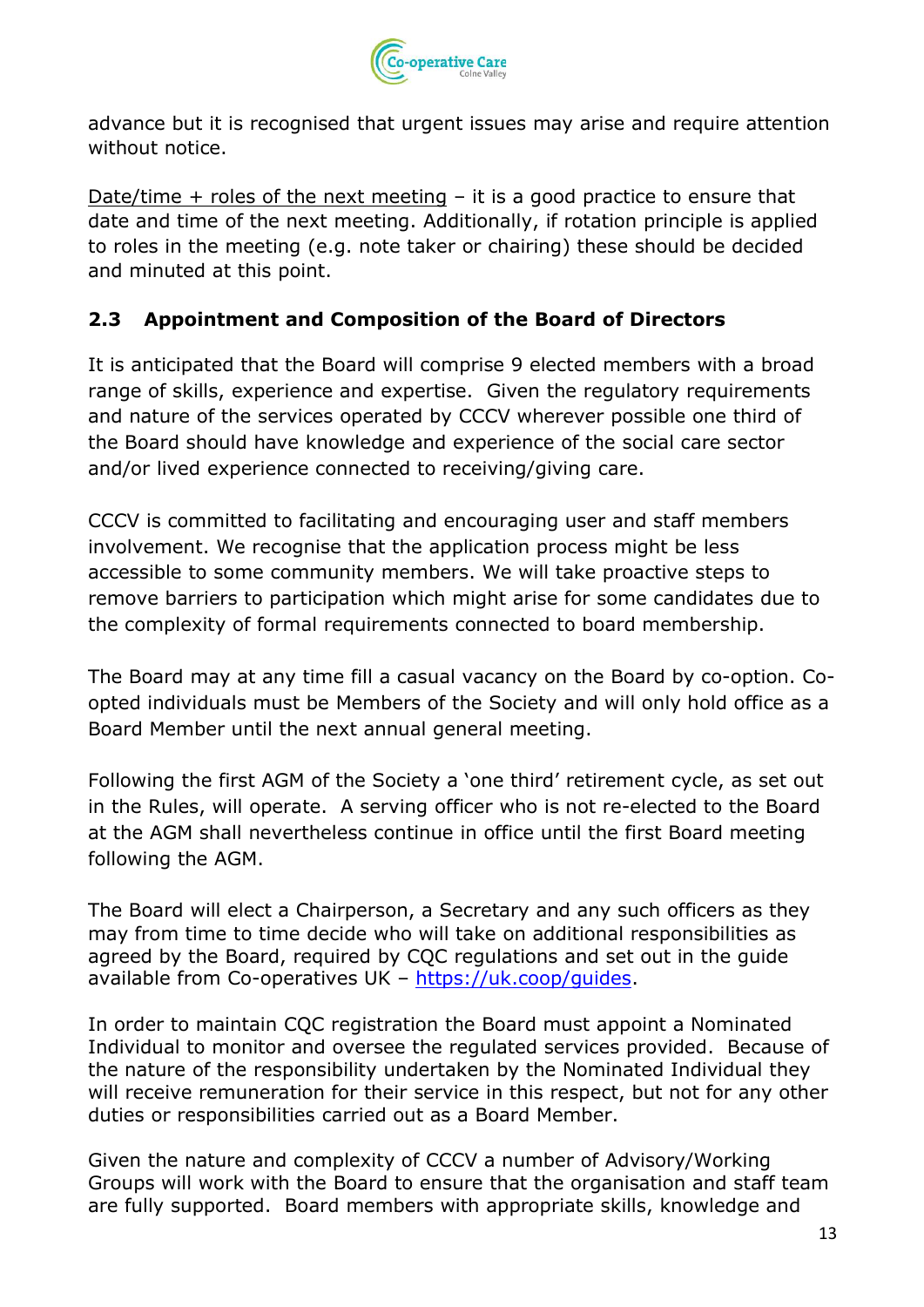

experience will form part of and lead these Groups reporting back to the Board as required.

All Board members hold joint and several liability for the financial dealings of the organisation and may be held liable for mismanagement of funds or negligence. The Business and Finance Working Group will take primary responsibility for monitoring the financial affairs of the organisation and will report to each Board meeting and/or earlier if specific concerns arise.

# 3.1 Eligibility, suitability and election to office

CCCV is an inclusive, open and innovative member led organisation which welcomes participation from Members of the Society at every level.

Board Members are legally responsible to ensure that the service is safe and all legal requirements relating to its function as a regulated services provider under CQC regulations are met in full. It is therefore vital that all Members standing for election, or who are co-opted to the Board to fulfil a casual vacancy are subject to relevant checks to ensure their suitability as 'Fit and Proper Persons' to hold office under the CQC regulations.

To ensure compliance the Board will ensure that:-

- all relevant posts are advertised internally to members in good time prior to the AGM or externally, as appropriate, to ensure transparency and appropriately qualified candidates are appointed from as wide a field as possible;
- All Members standing for office undergo relevant employment checks and be eligible in line with the 'fit and proper' person guidance (https://www.cqc.org.uk/guidance-providers/regulations-enforcement/ fit-proper-persons-Board Members)
- A person specification for Board Members and specified post holders matched against job descriptions that detail their role, responsibilities, duties, and the limits to their accountabilities is provided to those wishing to be elected/and or appointed as appropriate and is freely available to all Members of the Society
- In the case of co-optees if a casual vacancy arises in between AGMs interviews will used an assessment criteria to ensure transparency for all candidates and records will be a contemporaneous account of the interview;
- An Enhanced DBS check is obtained through CCCV's checking account; Employment checks are undertaken and every Board Member signs a Declaration of Criminal Conviction/Solvency (Appendix)

## 3.2 Removal Process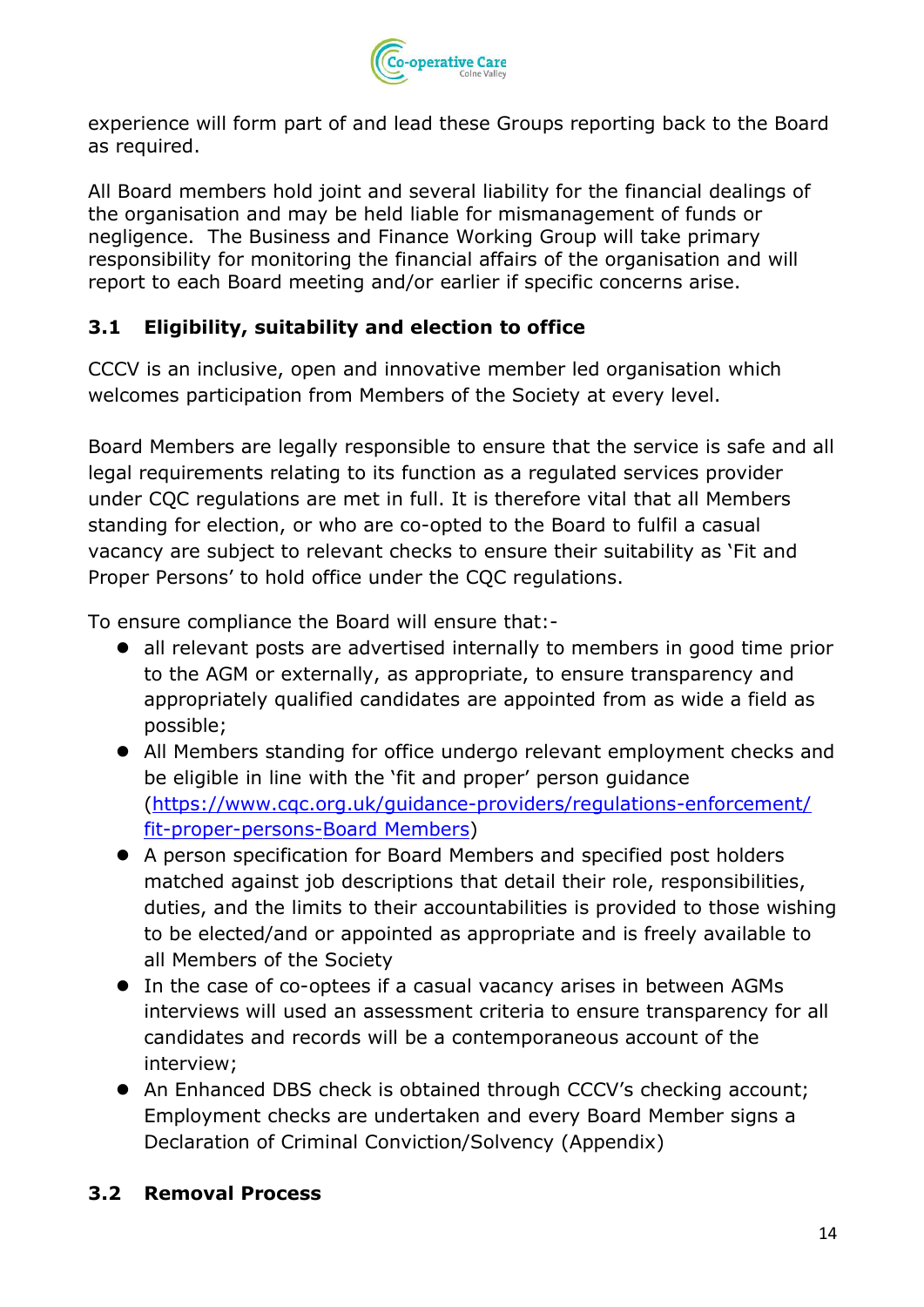

If an issue subsequently arises following their election that brings into question the suitability of a Board Member to continue in office an internal investigation will take place as determined by the Board.

This formal process shall be preceded through an initial conversation between the individual Board member and the Chair, which shall seek to identify if the individual's performance is being affected by a lack of specific skills or knowledge. Where this is identified as being the case, CCCV shall seek to offer appropriate support to the individual where possible. Should this not prove to be the case, or if the individual does not accept the offer of support, or if it is not practically possible for CCCV to offer the support, then the removal process shall be escalated to the formal steps outlined in this section.

If the Board then feels that the Board Member concerned is not a 'Fit and Proper Person' the Board will agree a course of action, which can include immediately calling a General Meeting of the Society with a view to terminating that Board Member's appointment in accordance with the procedures set out in the Rules.

# 4.1 Conflict of Interest

You must declare your involvement with any person, persons or legal entity who may receive a benefit from CCCV. This includes but is not limited to:

- **•** Friends and family and/or any businesses they may be involved with;
- A Board Membership or management role in any business, charity or voluntary organisation;
- Membership of a secret society: "An organisation which is secret in that the object of the organisation or the duties, obligations or secrets imposed upon or accepted by its members, or details of the membership itself of the organisation, are protected in any way by penalties which may be imposed upon its members."

For full details of procedures in circumstances where a conflict may arise please see the Conflicts of Interest Policy.

# 4.2 Expenses

You will be entitled to claim back your reasonable expenses incurred in carrying out your duties and responsibilities as a Board Member PROVIDED ALWAYS that these have been agreed in advance with the Chairperson and the Secretary.

Expenses will be paid under the same terms and conditions as Staff Members and full details are set out in section 5 of the Employee Handbook.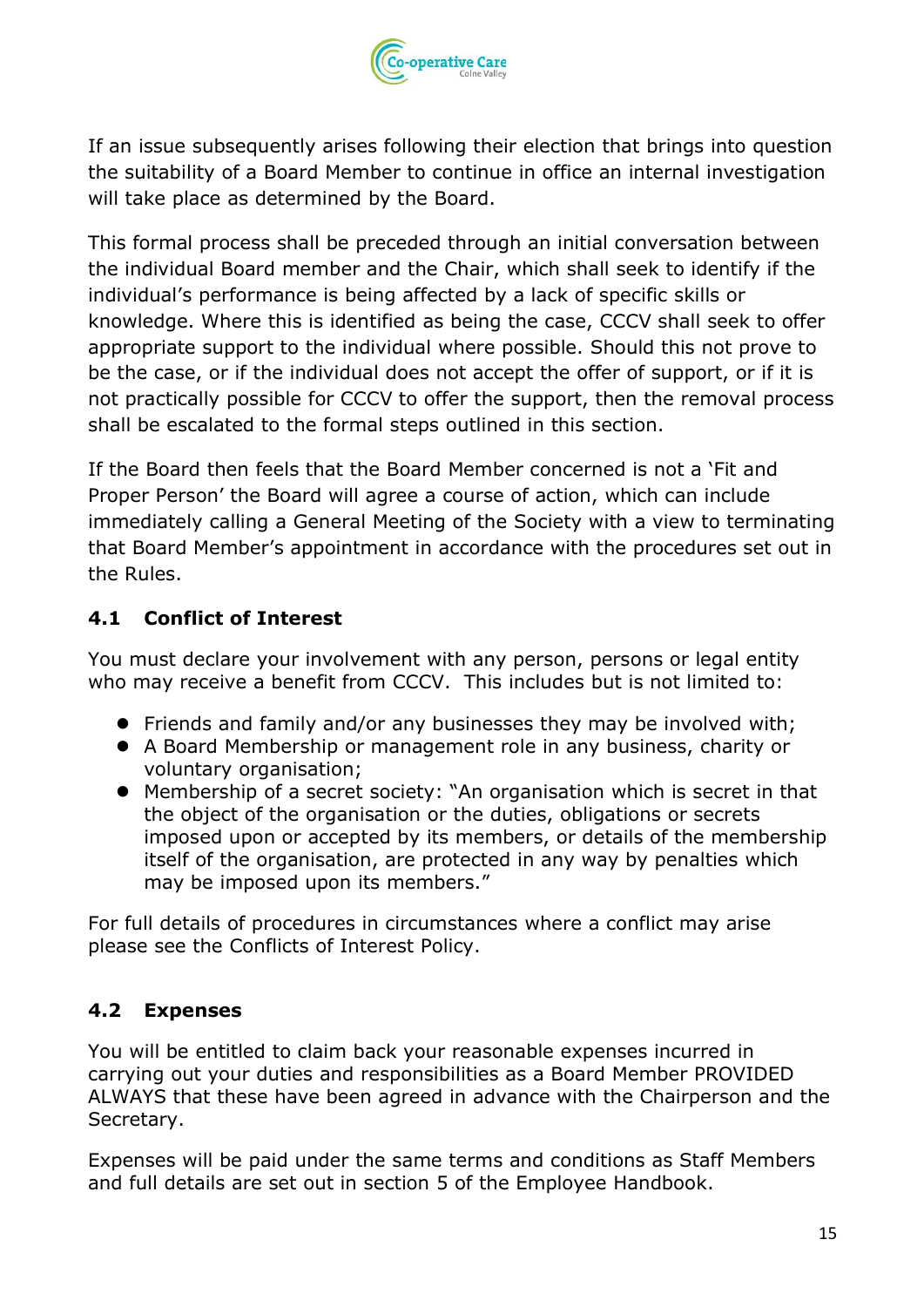

# 4.3 Personal Interests and Beliefs

You must ensure that your personal interests and beliefs do not hinder the performance of your CCCV duties.

You must also ensure that your behaviour (to include any posting on social media) doesn't impact on the reputation of CCCV:

- be aware that any information you share in any format and in any medium about CCCV will affect how people perceive the society;
- be aware that you holding an official role in CCCV (as Director, Member, volunteer, employee) means that people will usually automatically assume that anything you say or write is part of an official statement from CCCV owing to your association with it;
- CCCV delivers services that can often be of a sensitive nature, and are subject to external regulation. Care should therefore be taken when naming any individuals involved with, or supported by, CCCV as well as any of its suppliers, partner organisations, commissioning bodies, and similar, in conversation or in any written format.

CCCV will not tolerate any behaviour that could be construed as direct or indirect discrimination.

# 4.5 Gifts and Hospitality

Please see the gifts and hospitality procedure for details

# 5.1 Information Security

You have a responsibility to comply with this policy throughout your period of office as a Board Member. The policy includes:

- Responsibility for the security of information, systems, equipment and premises as far as these are within your control
- Awareness of the need to avoid unauthorised or unintended disclosure, loss or damage to CCCV's information; unofficial access to any CCCV system; loss or damage to any CCCV equipment, and unofficial access to CCCV premises.

Full guidance and information can be found in the Security Policy.

## 5.2 Equality & Diversity

CCCV opposes all forms of discrimination and believes in treating all its members fairly regardless of any of the protected characteristics covered by the Equality Act.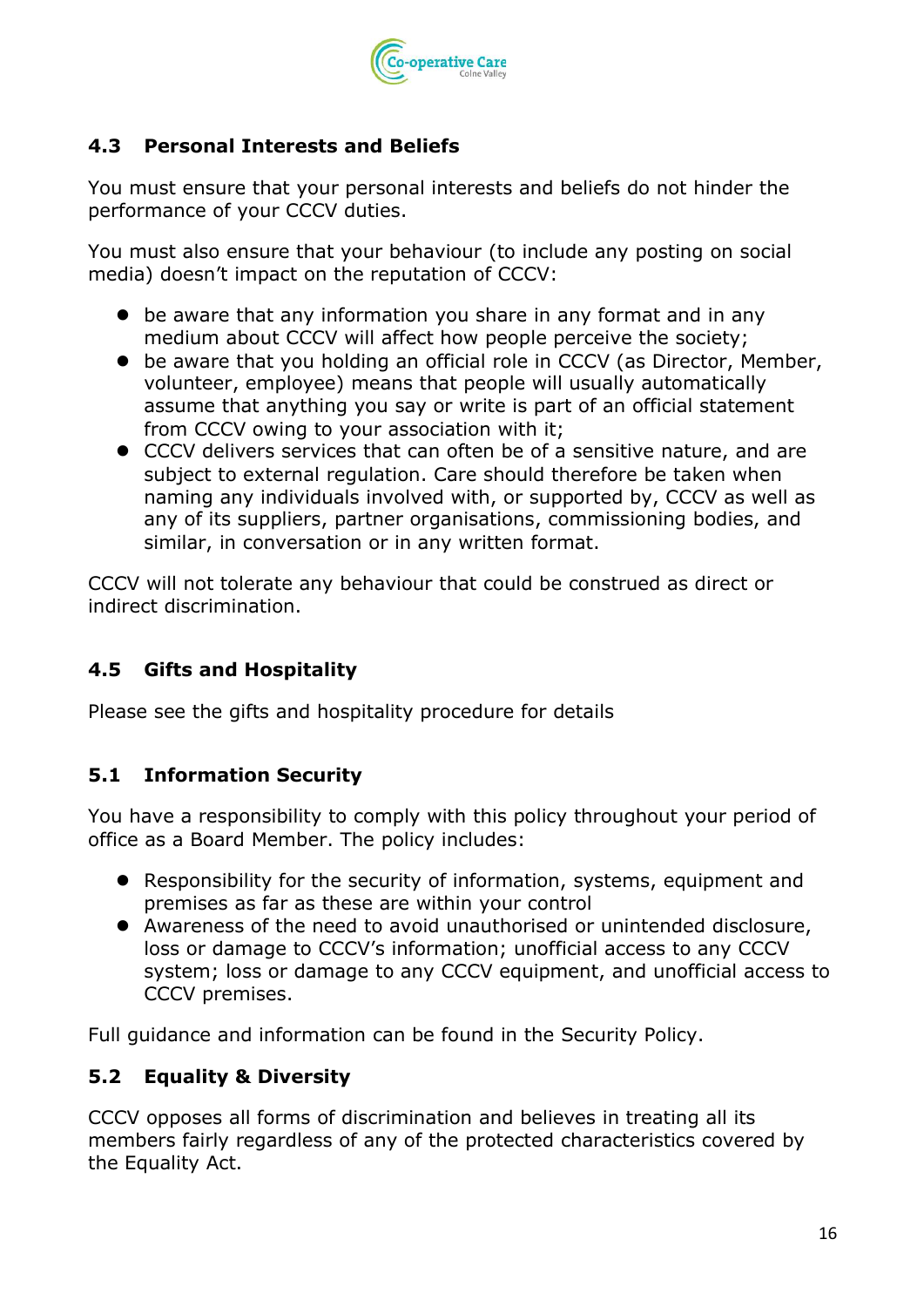

All Members will be made aware of CCCV's equality and diversity strategy and the policy statement during induction which covers all aspects of discrimination and encouraged to refresh awareness through training sessions, team briefings and one-to-one discussions.

Board Members are expected to maintain the highest standards of behaviour when dealing with areas of diversity both inside and outside the CCCV. Failure to do so will result in removal of membership.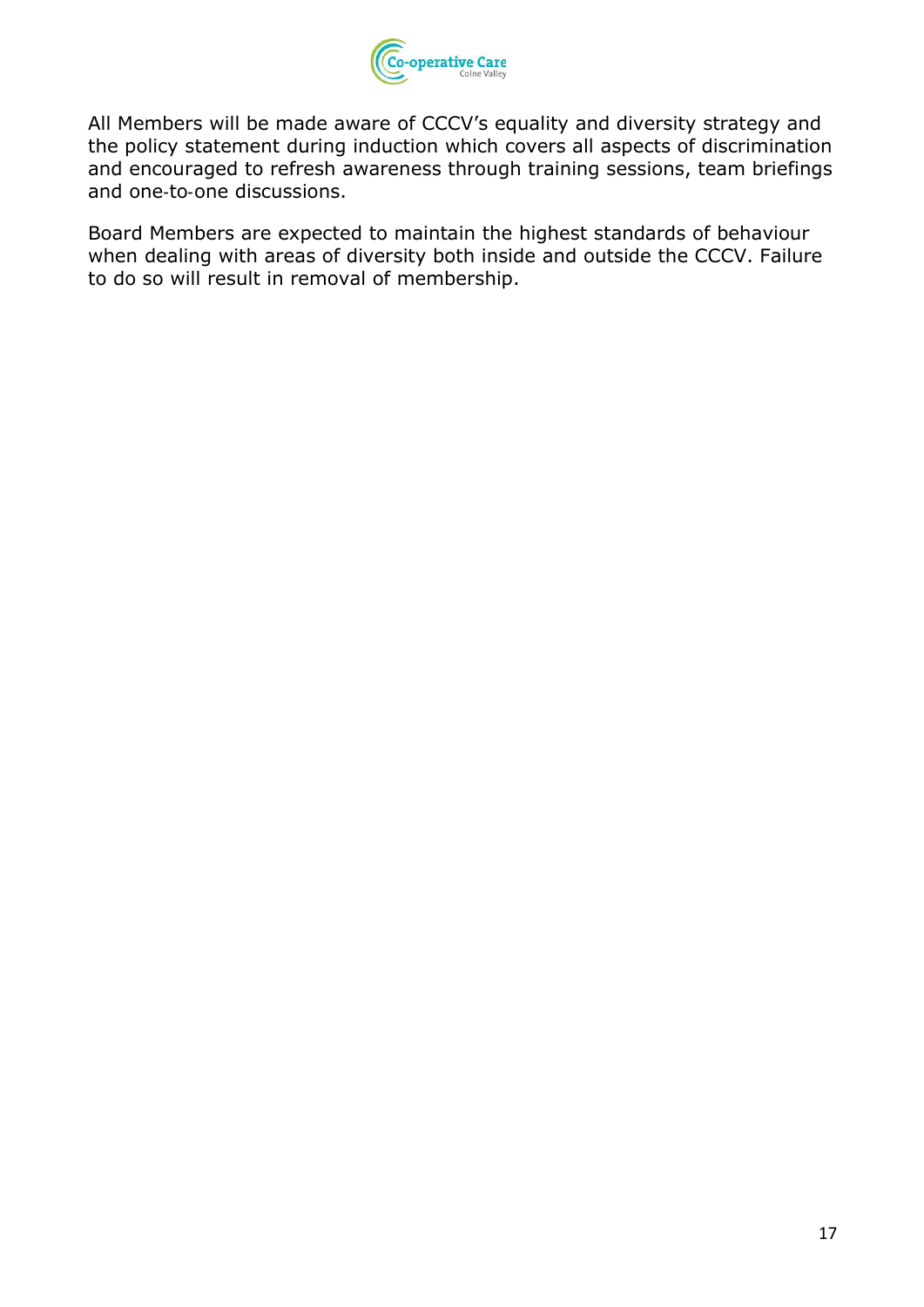

#### Appendix 1 - Board Member application form

| <b>Board Member application form</b> |  |  |  |
|--------------------------------------|--|--|--|
| <b>Personal Details</b>              |  |  |  |
| First/Given Name/s                   |  |  |  |
| Surname                              |  |  |  |
| Date of Birth                        |  |  |  |
| Address                              |  |  |  |
| Phone number                         |  |  |  |
| Email address                        |  |  |  |

#### Application information

Please tell us, in a few sentences, why you are interested in becoming a board member at Co-operative Care Colne Valley.

Please tell us, in a few sentences, about your skills and experiences which are relevant to a board member role at Co-operative Care Colne Valley.

| As a care provider, regulated by the CQC, we are required to be really<br>thorough while recruiting for board members. In line with these<br>requirements, we will need to do following checks.<br>Please confirm that you are happy for us to do these together. |     |  |
|-------------------------------------------------------------------------------------------------------------------------------------------------------------------------------------------------------------------------------------------------------------------|-----|--|
| Reference checks, both written and with verbal                                                                                                                                                                                                                    |     |  |
| confirmation of their integrity.                                                                                                                                                                                                                                  | Y/N |  |
| A disqualified Directors check, made via the                                                                                                                                                                                                                      |     |  |
| Companies House register or the Insolvency                                                                                                                                                                                                                        |     |  |
| Service Register for England and Wales (Scotland                                                                                                                                                                                                                  |     |  |
| and Northern Ireland have their own insolvency                                                                                                                                                                                                                    | Y/N |  |
| registers).                                                                                                                                                                                                                                                       |     |  |
| If applicable, qualifications (originals), to be                                                                                                                                                                                                                  |     |  |
| validated and then copied for file retention.                                                                                                                                                                                                                     | Y/N |  |
| If applicable, right to work check, to comply with                                                                                                                                                                                                                |     |  |
| current immigration requirements.                                                                                                                                                                                                                                 | Y/N |  |
| Enhanced DBS (Disclosure and Barring Services)                                                                                                                                                                                                                    |     |  |
| check                                                                                                                                                                                                                                                             | Y/N |  |
| CQC declaration form (appendix 2 of this<br>handbook)                                                                                                                                                                                                             | Y/N |  |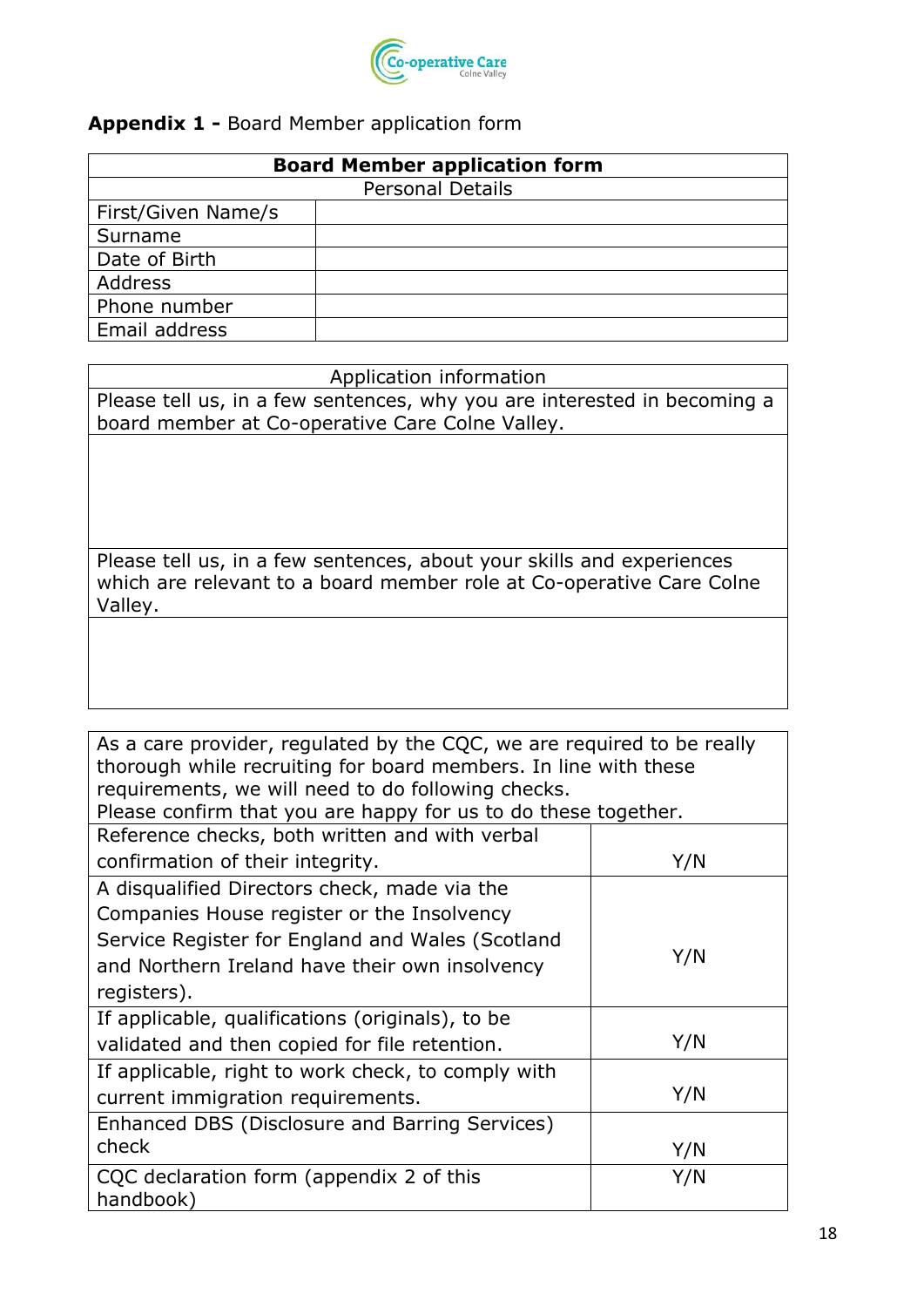

# Interview Y/N

| First referee details                                                 |  |  |  |
|-----------------------------------------------------------------------|--|--|--|
| First/Given Name/s                                                    |  |  |  |
| Surname                                                               |  |  |  |
| <b>Address</b>                                                        |  |  |  |
| Phone number                                                          |  |  |  |
| Email address                                                         |  |  |  |
| Please tell us, in a few sentences, what is your relationship to your |  |  |  |
| referee and how long have you known each other.                       |  |  |  |
|                                                                       |  |  |  |

| Second referee details                                                |  |  |  |
|-----------------------------------------------------------------------|--|--|--|
| First/Given Name/s                                                    |  |  |  |
| Surname                                                               |  |  |  |
| <b>Address</b>                                                        |  |  |  |
| Phone number                                                          |  |  |  |
| Email address                                                         |  |  |  |
| Please tell us, in a few sentences, what is your relationship to your |  |  |  |
| referee and how long have you known each other.                       |  |  |  |
|                                                                       |  |  |  |

We would like to support everyone to become part of our board. If there is anything we need to consider (e.g. physical disability, caring responsibilities, other commitments) to make our cooperation work please tell us here - or speak to us at any point later.

All the information on this form is processed, stored, retained and destroyed in line with our Privacy Policy https://www.valleycare.coop/privacy-policy/

Please return the filled form via email to secretary@valleycare.coop.

By signing this form, I confirm that

- I have read, understood and agree to comply with the Code of Conduct;
- all the information I have given to CCCV is true and correct to my best knowledge;
- I am happy with CCCV to process this form in line with our Privacy Policy and take the next steps in the recruitment process.

| Sign       |  |
|------------|--|
| Print name |  |
| Date       |  |
|            |  |

Thank you & we're looking forward to co-operating together!